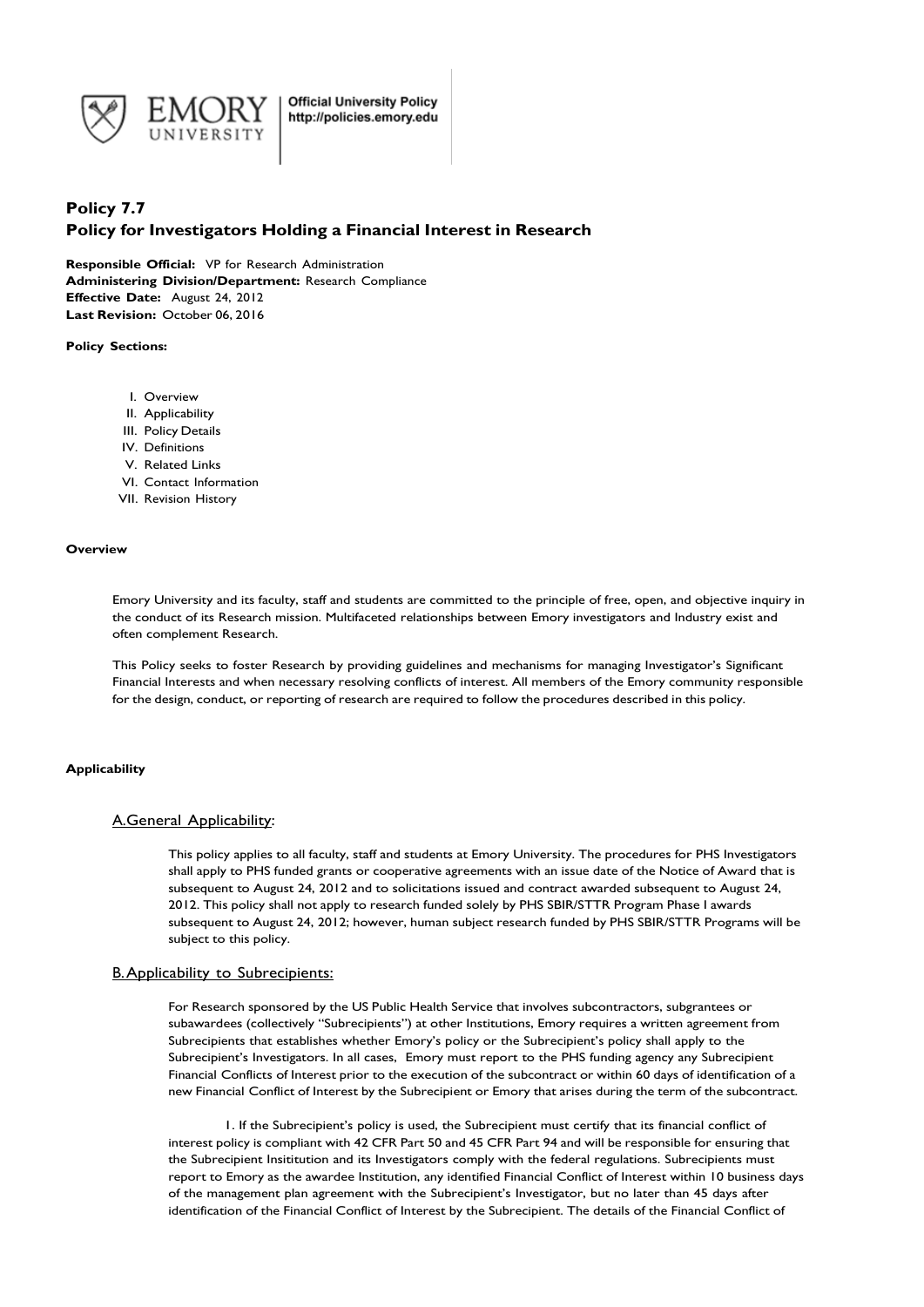Interest will be reported to the funding agency as required under applicable regulations or policies.

2. If Emory's policy is used, the Subrecipient must ensure that its Investigators submit the Investigator Financial Interest Related to Research Form to Emory at the time of application by Emory or at the time the Subrecipient signs an institutional letter of support if during an on-going award grant or contract.

**Policy Details**

## **General Requirements:**

Emory University will manage, minimize, or eliminate Significant Financial Interests of Investigators to ensure that research will be free from bias resulting from Investigator financial interests. All Investigators *, (this term includes at minimumtheProjectDirectors,PrincipalInvestigators,membersoftheresearchteamidentifiedassenior/keypersonnel* on the grant or contract application, progress report, or any other report; and/or individuals identified by the Principal *InvestigatororProjectDirectorwhoareresponsibleforandhavesubstantial independentdecision makinginrespect to* the design, conduct or reporting of the research, such as Collaborators or Consultants named on the grant) are required to report to Emory any financial interests that could affect or be affected by Research on which they are working or proposing to work on at Emory. Emory Investigators who are funded by a 1PHS agency must follow a separate disclosure process for Significant Financial Interest related to their Institutional Responsibilities that is described in A. 3. Emory will review an Investigator's disclosed Significant Financial Interests and determine an appropriate management plan. In making these determinations, Emory works to achieve the following goals.

- Safeguard the academic integrity of Emory Research and educational programs.
- Ensure that the Research project is objective and without bias in the design, conduct or reporting of the Research.
- Ensure that Research sponsors' access to Emory equipment, supplies and intellectual property rights is appropriate and consistent with applicable law, Emory policy, and Emory's financial and reputational interests.
- Address unique circumstances and conditions that may be presented by individual cases.

## **A. Reporting Requirements and Process**

#### **1) Overview:**

The definitions in the Policy describe Significant Financial Interests Requiring Disclosure. Individuals may have difficulty deciding if an interest falls within the various categories; therefore, *individuals should contact the COI Review Office for assistance.*

Emory through its Conflict of Interest Review Committee ("the Committee"), or its delegates, will recommend whether the interest must be managed, reduced or eliminated or whether a Financial Conflict of Interest exists. Per federal regulations and this policy, *Investigators cannot make the decision about whether a Significant Financial Interest must be managed or whether it is a Financial Conflict of Interest; this determination is made through the review process.*

#### **PHS Investigators**

Due to changes in the regulations, PHS Investigators must disclose all Significant Financial Interests that are related to their Institutional Responsibilities. The Committee will recommend to the VP of Research Administration which Significant Financial Interests are related to a specific research project, whether a management plan is necessary, and whether the interests are a Financial Conflict of Interest. As required by federal regulations, Emory will report to the funding agency Financial Conflicts of Interest for PHS supported projects and provide information to the public when a written request is received.

## **2) InstitutionalOfficial**

The Institutional Official is the person designated by Emory University to oversee the solicitation and review of financial reporting statements from any Investigators who will be participating in Research. For purposes of this Policy, the Institutional Official is the Vice President for Research Administration or his/her designee(s).

#### **3) Reporting Requirement and Methods for Reports:**

All Investigators are required to report Significant Financial Interests both on an annual basis and within thirty (30) days after a new Significant Financial Interest is received or acquired (e.g. through purchase, marriage, or inheritance). Schools and other administrative units may also require faculty, clinical physicians, and administrative directors to report all external compensated activities. Investigators must comply with requests from the Committee for additional information.

#### a) **Annual Investigator Certification Reports:**

At least annually, or upon employment at Emory, any Emory Faculty engaged in Research, or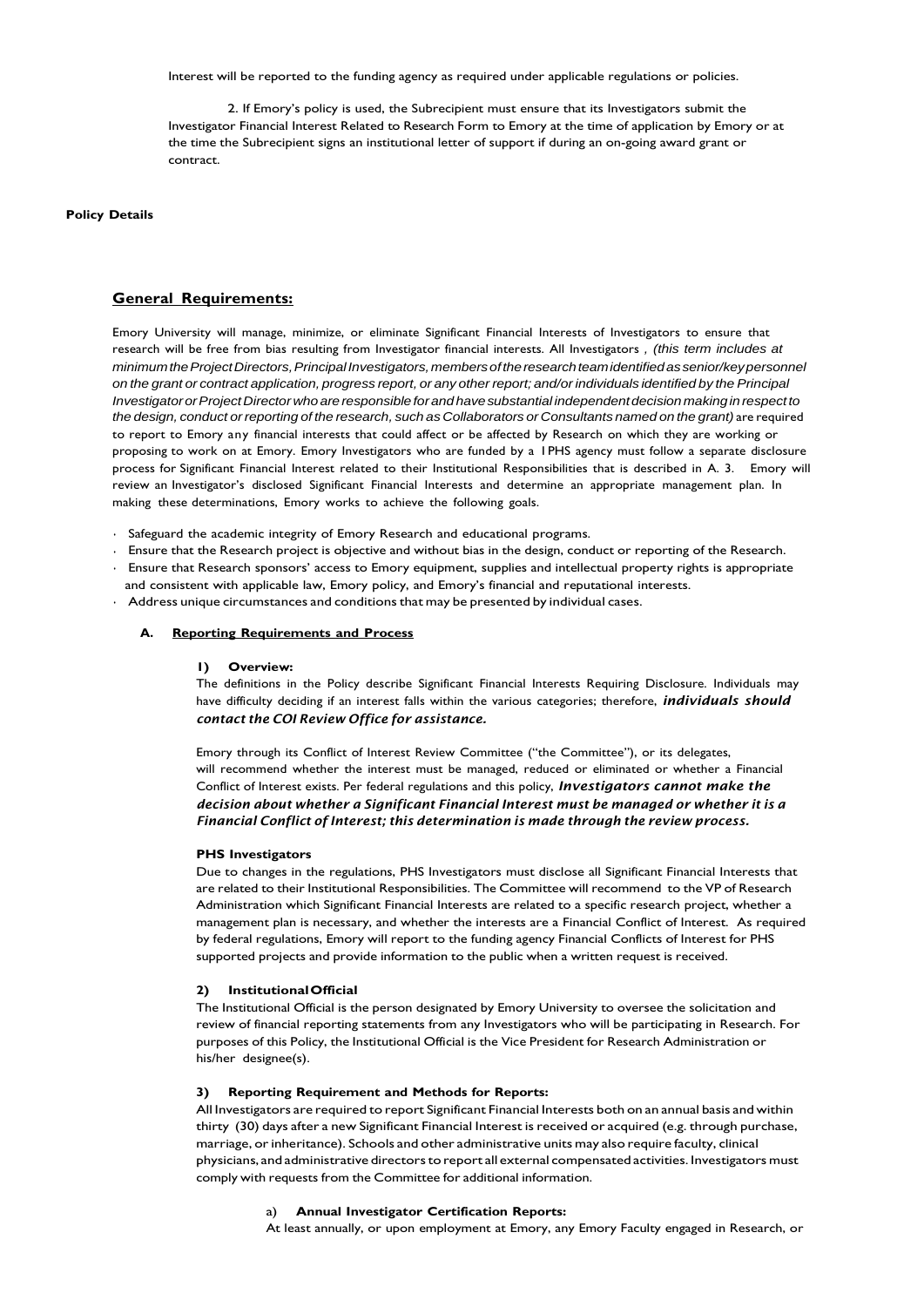who wishes to be eligible to engage in Research, must complete an *Annual Certification Form* through the online eCOI system located at **www.ecoi.emory.edu</u>.** Once submitted, this form will be reviewed by the dean or director (or his/her designee) of the unit for which the Investigator works. Deadlines may be adjusted by the Conflict of Interest Review Office with consultation by the Deans. Faculty who are Investigators should include on this form any information required by their school or administrative unit which, at a minimum, must include any Significant Financial Interest Requiring Disclosure Faculty *received* during the last 12 months.

#### **External Activity Reports:**

## Per Policy **12.2.b Policy on Consulting, Teaching, and Other Services Outside the University,**

in the faculty handbook, all Faculty are required to report all external (non-Emory) activities. This includes all outside consulting activities. **The activity must be disclosed prior to engagement in the activity and will be reviewed by the dean or director (or his/her designee) of the unit for which the Faculty works.** This form can be completed through the online eCOI system located at [www.ecoi.emory.edu.](http://www.ecoi.emory.edu/) When these activities are related to a Faculty's Institutional Responsibilities, they could be considered Significant Financial Interests Requiring Disclosure.

#### b) **Transactional Reports:**

*Significant Financial Interests Requiring Disclosure* are interests held individually by the Investigator, his/her spouse or same-sex domestic partner, and dependent children must be added together and the aggregate value used to determine limits set forth below: (a) Remuneration or honoraria received from entities if valued at more than \$5,000 (b) IP licensing fees and/or royalties

(c) ownership interests (i.e., stock/options, dividends, equity) that are valued at more than \$5,000

(d) any ownership interests (i.e., stock/options, dividends, equity) in privately held entities(i.e., start-up companies, LLC's)

(e) holding any management position (e.g., director, officer, trustee, management employee) ina non-Emoryentity

#### **PHS Disclosure Requirements**

PHS Investigators (Faculty and staff) must disclose all Significant Financial Interests related to their teaching, research, administrative, or clinical duties (**Institutional Responsibilities** ). Additionally, they must disclose any reimbursed or sponsored travel expenses, which are valued at more than \$5,000 annually from a single entity and which are related to their administrative, clinical, or teaching duties at Emory.

It does not include travel that is reimbursed or sponsored by the following:

- ∑ US Federal, state, or local government agency,
- ∑ A US Institution of higher education,
- $\Sigma$  US academic teaching hospital,<br> $\Sigma$  USmedical center, or
- ∑ USmedical center, or
- ∑ a Research institute that is affiliated with a US Institution of a higher education.

Also, travel expenses paid by a third party through a grant to, or a contract with, Emory do not need to be reported.

Each Investigator who holds a *Significant Financial Interest Requiring Disclosure* must report the existence and nature of the interest *prior to* submitting a formal proposal to any proposed sponsor of the Research, or, prior to conducting the Research, if the Research is internally funded. At the time of routing a grant or contract proposal for sponsored Research, Investigators or their designees are responsible for accurately completing a *Proposal Financial Interest in Research Report (PFIRR)*, which details information about the study and lists Emory Investigators on the study*.* The Investigators will then be prompted to complete an *Investigator Financial Interest in Research Report(IFIRR)*. Emory Investigators must complete these forms through the eCOI Software Program found at [www.ecoi.emory.edu.](http://www.ecoi.emory.edu/)

#### *PHS & NSF Review Procedures*

When the Investigator Financial Interest in Research Report is submitted, the Committee will review the forms and recommend to the Institutional Official, or his/her designee, whether any Significant Financial Interests Requiring Disclosure must be managed, reduced, or eliminated. For PHS funded activities, the Committee will recommend whether any Significant Financial Interest Requiring Disclosure is related to the research project and whether the Significant Financial Interest Requiring Disclosure is a Financial Conflict of Interest that must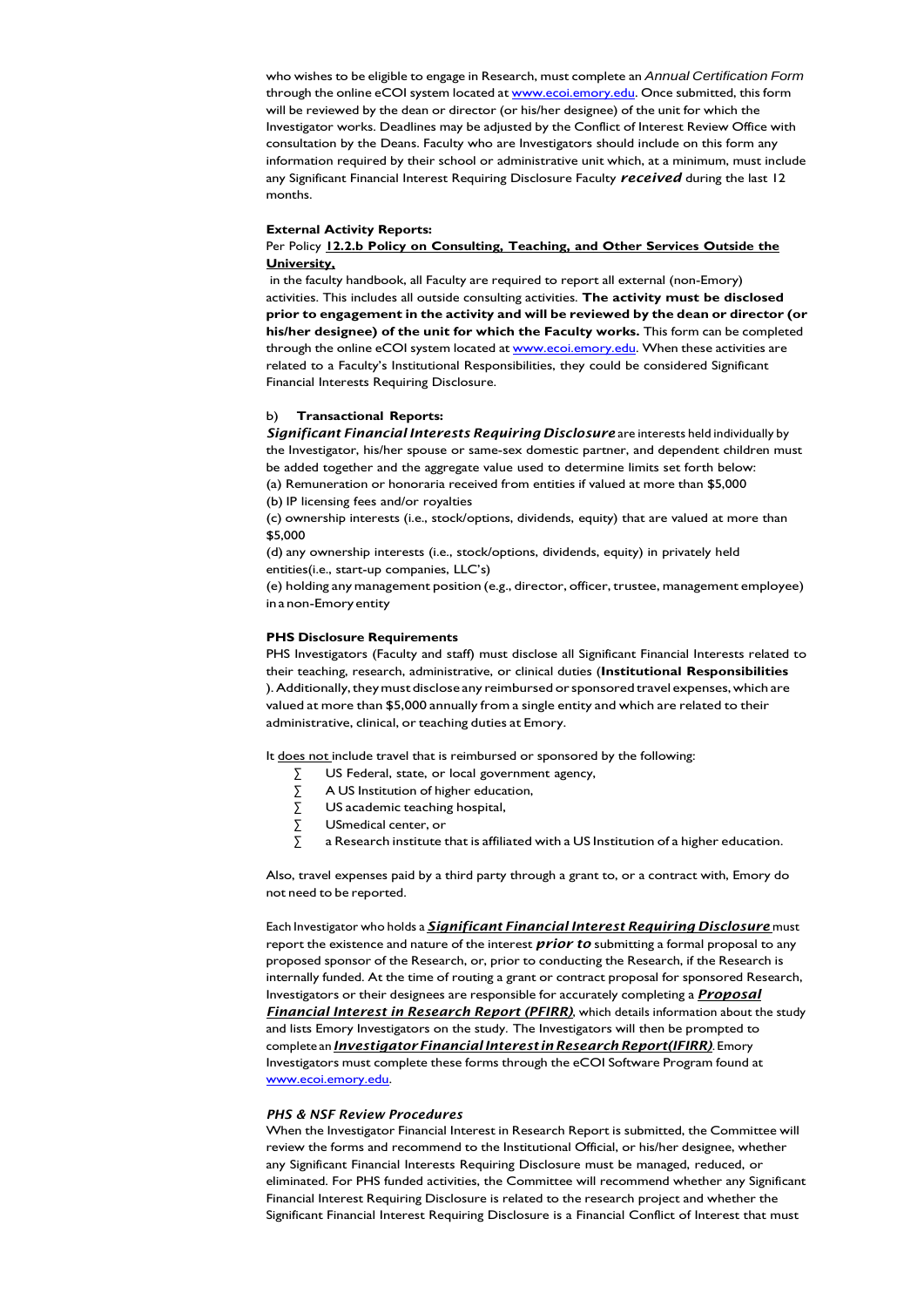be reported to the PHS funding agency. For NSF funded activities, the Committee will recommend whether a Financial Conflict of Interest exists.

## **c) Change in Status and Updating Reports:**

**Investigators** (faculty and staff) are required to update reports to reflect changes in or additions of Significant Financial Interests Requiring Disclosure. In cases where Investigators are not aware of the existence of a *Significant Financial Interest Requiring Disclosure* at the time of a proposal for Research funding, or if the **Significant Financial Interest Requiring Disclosure** develops after submission of a proposal, Investigators shall report the interest to the Conflict of Interest Review Office through the eCOI system within thirty (30) days of learning of or acquiring the financial interest.

Each year of a research project or study, whether funded or unfunded, an Investigator must update his/her Investigator Financial Interest in Research Report. The form must be updated at the time of the annual progress report, twelve (12) months after the notice of award, or the initiation of research, whichever date is earliest. **This disclosure shall serve as the annual certification for Investigators who do not hold a faculty appointment.**

The Conflict of Interest Review Office shall receive all reports of Significant Financial Interests Requiring Disclosure and the COI Review Committee, or its designees, shall review the disclosed interests as described in Section B. Investigators may use the eCOI Software Program found at **[www.ecoi.emory.edu](http://www.ecoi.emory.edu/)** to update their information.

#### **B. Conflict of Interest Review Committee**

The Vice President for Research Administration shall appoint a Conflict of Interest Review Committee ("Committee") of not fewer than five, nor more than fifteen voting members.

This Committee shall review and recommend plans for the management, reduction, or elimination of Significant Financial Interests Requiring Disclosure. The Committee is advisory to the Vice President for Research Administration.

It will be the responsibility of this Committee to:

- ∑ Review any reports made regarding Significant Financial Interests Requiring Disclosure, whether made on pertinent forms or otherwise brought to the attention of the Committee;
- $\Sigma$  Request and review any additional materials needed to evaluate the relationship of the interest to the Research;
- $\Sigma$  Recommend whether the Significant Financial Interest Requiring Disclosure requires a plan to manage, reduce, or eliminate the financial interest and to develop such a plan;
- ∑ Recommend, for PHS and NSF funded activities, whether a Significant Financial Interest Requiring Disclosure constitutes a Financial Conflict of Interest;
- ∑ Communicate its plan to the Investigator, Dean, and Vice President for Research Administration for approval.

## **PHS/NSF Procedures**

For projects funded by PHS, the Committee shall determine whether the Significant Financial Interest Requiring Disclosure is related to a particular research project. They shall also determine whether such interest is a Financial Conflict of Interest pursuant to 42 CFR Part 50/45 CFR Part 94 and to the NSF policy statement.

## **C. Plans for Management, Reduction or Elimination of a Significant Financial Interest Requiring Disclosure:**

As appropriate, the Committee develops management plans that focus on the steps by which the objectivity of the Research can be ensured. Components of such a plan may include, but are not limited to:

- ∑ Public disclosure of an Investigator's Significant Financial Interest;
- ∑ For research involving human subjects, disclosure of Investigator financial interests directly to participants;
- $\sum$  Appointment of an independent reviewer of data, manuscripts, and/or presentations;
- $\sum$  Appointment of an independent monitor capable of taking measures to protect the design, conduct, and reporting of the research against bias resulting from an Investigator's financial interest;
- ∑ Modification of any Research proposal or plan;
- $\Sigma$  Change in personnel or personnel responsibilities, or disqualification of an Investigator from participating in all or a portion of any Research;
- ∑ Reduction or elimination by an Investigator of a financial interest; and/or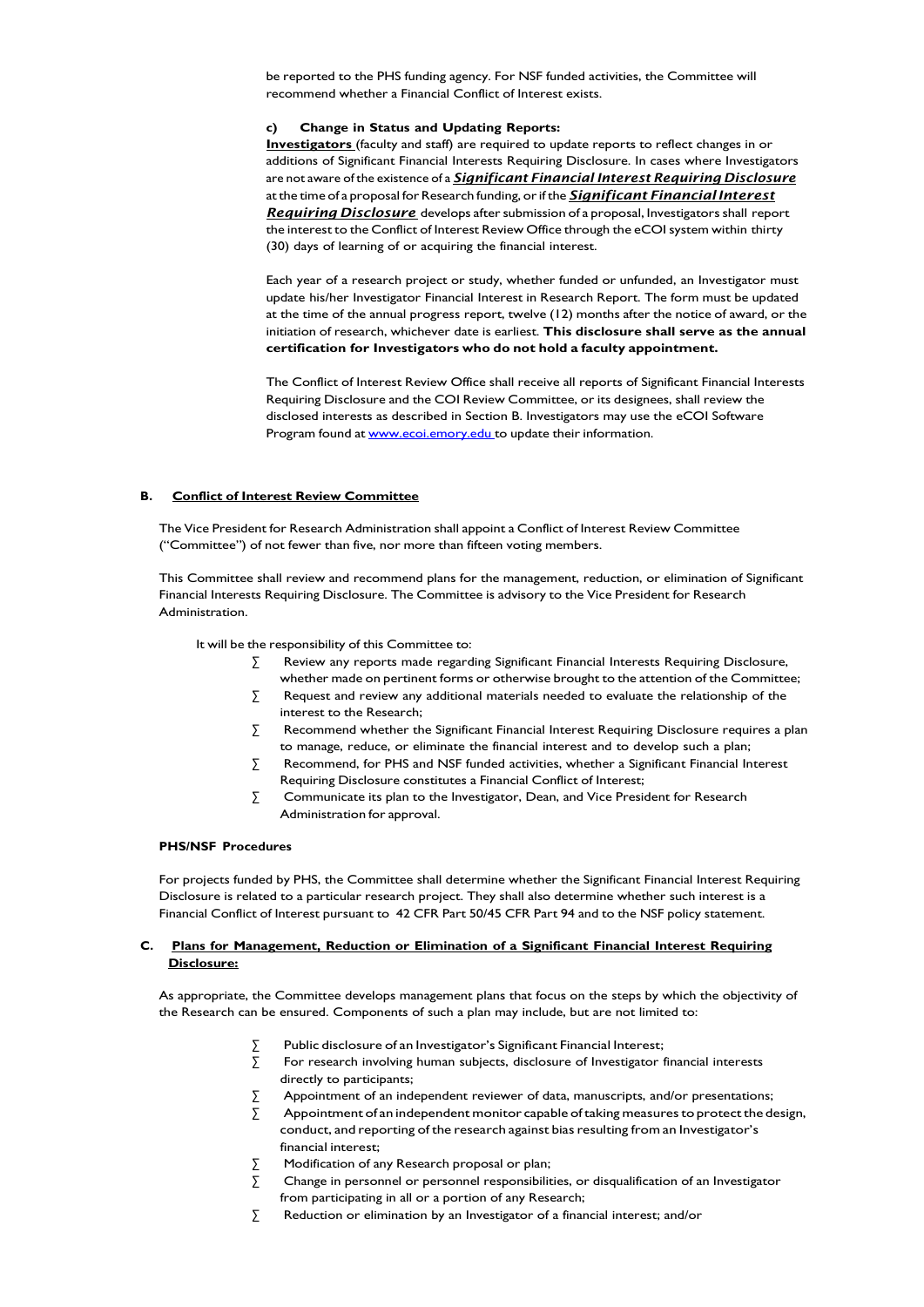∑ Severance of any relationships that created the financial interest.

#### **1) Notification of Committee's Decision and Recommended Approval of Plan:**

When the Committee advises that an Investigator's Significant Financial Interest Requiring Disclosure must be managed, reduced, or eliminated, the Committee will inform the Vice President for Research Administration and the Investigator's Dean of this recommendation and the management plan. For PHS and NSF funded activities, the Committee also shall notify the Vice President for Research Administration and Dean of the Committee's recommendation that a Financial Conflict of Interest exists. The Vice President for Research Administration and/or Dean shall notify the Conflict of Interest Review Committee within seven (7) days if he/she/they object to the proposed plan. If neither the Vice President for Research Administration nor the Dean provides notification of an objection to the proposed plan within (7) days of receipt, the determination of the Committee and any resulting plan will become final. The Conflict of Interest Review Office will then notify the Investigator of the plan. If either the Vice President for Research Administration or the Dean does object, Committee representatives shall discuss the matter with the Vice President for Research Administration and the Dean and attempt to develop a mutually agreeable plan. If agreement on a plan cannot be reached within fourteen (14) days after receipt of an objection from the Dean or Vice President for Research Administration, then the recommendations of all parties shall be presented for a final decision to the Executive Vice President for Academic Affairs or Executive Vice President for Health Affairs, which decision shall be provided within 10 days of receipt of the recommendations.

#### **2) Investigator Notification and Appeals:**

Investigators shall be notified by the COI Review Office when a Significant Financial Interest Requiring Disclosure must be managed and when a Financial Conflict of Interest exists. The final recommended plan for the management, reduction, or elimination of the Significant Financial Interest Requiring Disclosure or Financial Conflict of Interest will be sent to the Investigator at the same time. If he/she wishes to appeal the plan, an appeal may be made to the Conflict of Interest Review Committee within 10 days of receipt of the notification. Should the Investigator not file a written appeal with the Committee by such time, then the Investigator shall be considered to have waived his/her right to appeal that and determination of the Committee shall be final. If the Investigator's appeal is denied by the Committee, then he/she may make a subsequent appeal to the Executive Vice President for Academic Affairs or Executive Vice President for Health Affairs, as appropriate. The appropriate Executive Vice President shall notify the Investigator within 10 days as to whether the appeal is granted or denied. During the pendency of any appeal to the Committee or appropriate Executive Vice President, the Investigator must either (a) agree to abide by the initial recommendations of the Committee; or (b) remove himself/herself from the Research; or (c) not expend any funds under any award from a sponsor for the conduct of the Research at issue.

## **3) Research with Human Subjects**

Special precautions must be taken to avoid bias with respect to Research involving Human Subjects involving the evaluation of strategies or products that may affect or be affected by the financial interests of Emory or Emory Investigators. An Emory Investigator shall not ordinarily participate in any Research involving human subjects that encompasses evaluation of such a strategy or product if he/she has a Significant Financial Interest that could directly and significantly affect the design, conduct or reporting of the Research unless he/she presents a compelling justification for a waiver of this policy based on his/her unique qualifications as an Investigator. The degree of risk to human subjects and the compelling justification will be reviewed by the Committee. If compelling circumstances justify a waiver of this policy, the Research will be subject to stringent management measures to ensure the safety of the human participants and the integrity of the Research. The IRB must review and approve any management plan for human subject Research. The IRB may require additional safeguards to protect human subject participants.

In accordance with 42 CFR Section 50.606(c), in any case in which the Department of Health and Human Services determines that a Public Health Service-funded project of clinical Research, whose purpose is to evaluate the safety or effectiveness of a drug, medical device or treatment has been designed, conducted or reported by an Investigator with a conflicting interest that was not reported or managed as required by this Policy or the applicable regulations, then Emory shall, at minimum, require the Investigator involved to disclose the conflicting interest in each public presentation of the results of the Research and to request an addendum to previously published presentations. An Investigator who has failed to report a Significant Financial Interest related to clinical Research will be subject to sanctions described in Section E. If the project is funded by a PHS agency, the Investigator may also be subject to the Retrospective Review and Mitigation Plan procedures described in Section E.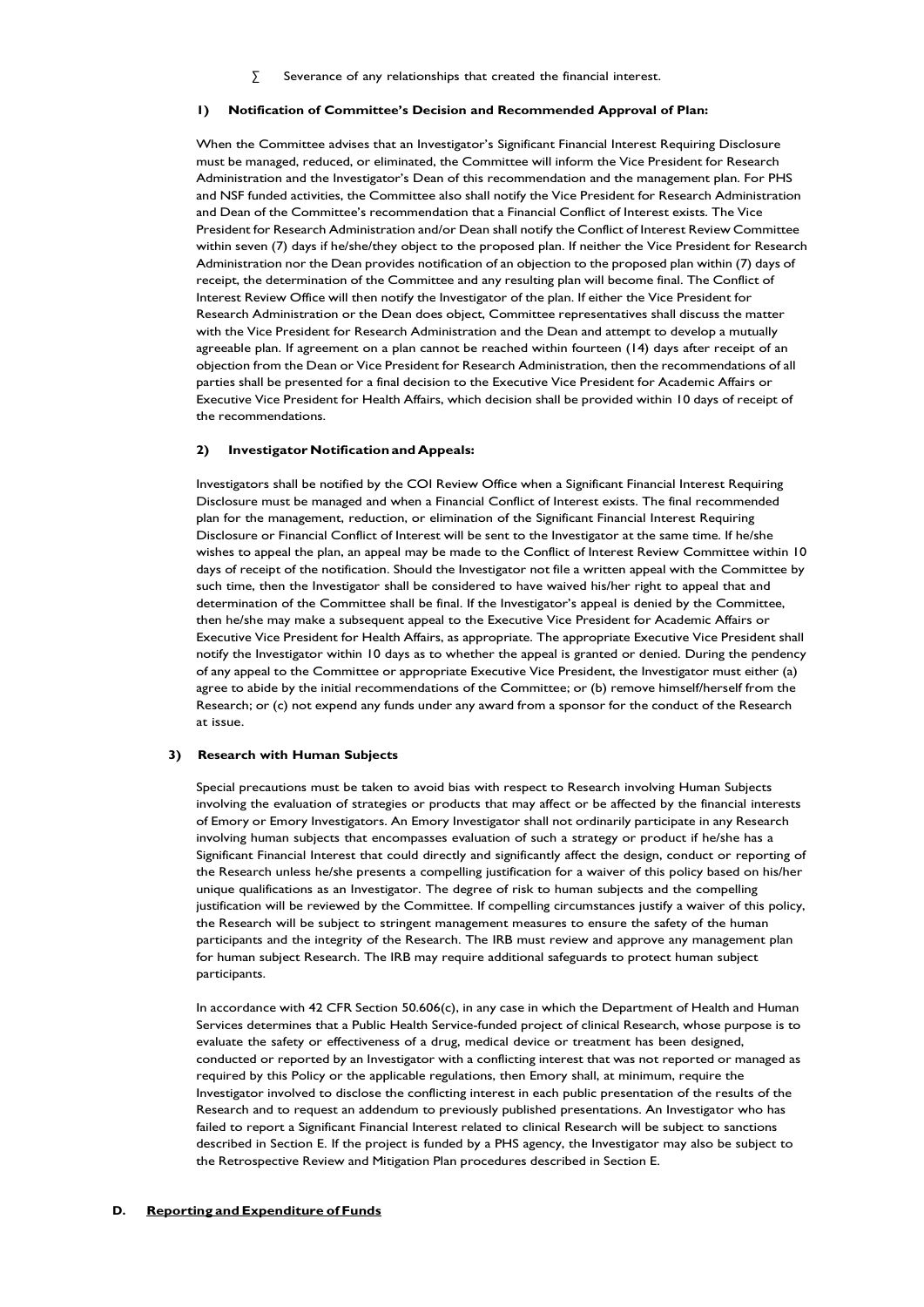No expenditure of sponsor funding for Research shall occur with respect to any Research project for which the Committee has determined that a management plan is required unless and until all reporting requirements have been met. For any Significant Financial Interest Requiring Disclosure that is identified after the funding for the Research is awarded, Emory will whether a management plan is required and for PHS awards, whether a Financial Conflict of Interest exists. As required by the sponsor's regulations or policies, Emory shall report to the funding agency any management plans or Financial Conflict of Interest within 60 days of the interest's identification. The outcome of Committee reviews will be communicated to the Institutional Review Board (IRB) for all Research involving human subjects and to the Institutional Animal Care and Use Committee (IACUC) for all Research involving animal subjects. The IRB may require additional measures to protect the safety and welfare of Research subjects under their purview.

The procedures and requirements for PHS Awards are noted below:

## **PHS Awards**

A. Reports to Funding Agency

As required by federal regulations, Emory shall report the following information regarding Financial Conflicts of Interest to the funding agency through the eRA Commons:

- i. Project Number
- ii. PD/PI or Contact PD/PI if multiple PD/PI model is used;
- iii. Name of the Investigator with the financial conflict of interest;
- iv. Name of the entity with which the Investigator has a financial conflict of interest;
- v. Nature of the financial interest (e.g. equity, consulting fee, travel reimbursement,
- honorarium); vi. Value of the financial interest, or a statement that the interest is one whose valued cannot be readily determined through reference to public prices or other reasonable measure of fair market value;
- vii. A description of how the financial interest relates to the PHS-funded research and the basis for Emory's determination that the financial interest conflicts with such research; and
- viii. A description of key elements of the Institution's management plan including:
	- a. Role and principal duties of the conflicted Investigator in the research project;
	- b. Conditions of the management plan;
	- c. How the management plan is designed to safeguard objectivity in the research project;
	- d. Confirmation of the Investigator's agreement to the management plan
	- e. How the management plan will be monitored to ensure Investigator compliance;
	- f. Other information as needed or requested by the funding agency.

Additionally, each award year Emory must provide the funding agency an annual FCOI report that addresses the status of the financial conflict of interest and any changes to the management plan for the duration of the project period (including extensions with or without funding). The annual FCOI Report shall specify whether the financial conflict is still being managed or explain why the financial conflict of interest no longer exists. Emory must report to the agency the annual FCOI report at the time of the progress report.

B. Reports to Public

As required by federal regulations and upon written request, Emory shall provide to any requestor written information about Financial Conflicts of Interest, which were determined to be a Financial Conflict of Interest after August 24, 2012, of an individual who is listed as a Senior or Key Personnel on a US Public Health Service (PHS) award. Requests must be in writing and received through the US mail. The request must identify the specific PHS project number and the name of Investigator for whom information is being requested. The request must include a named recipient and return address with a physical street address, P.O. Boxes are not acceptable. Emory will note in its written response that the information is current as of the date of the correspondence, and is subject to updates at least annually and within 60 days of Emory's identification of a new conflict of interest, which must be requested under separate cover by the requestor. The following information will be provided to the requestor:

- i. Project Number
- ii. Name of the Investigator with a conflicted interest;
- iii. Investigator's title and role with respect to the research project;
- iv. Nature of the financial interest (e.g. equity, consulting fee, travel reimbursement, honorarium); and
- v. Value of the financial interest (in ranges), or a statement that the interest is one whose valued cannot be readily determined through reference to public prices or other reasonable measure of fair market value.

#### **E. Compliance with this Policy and Relevant Law**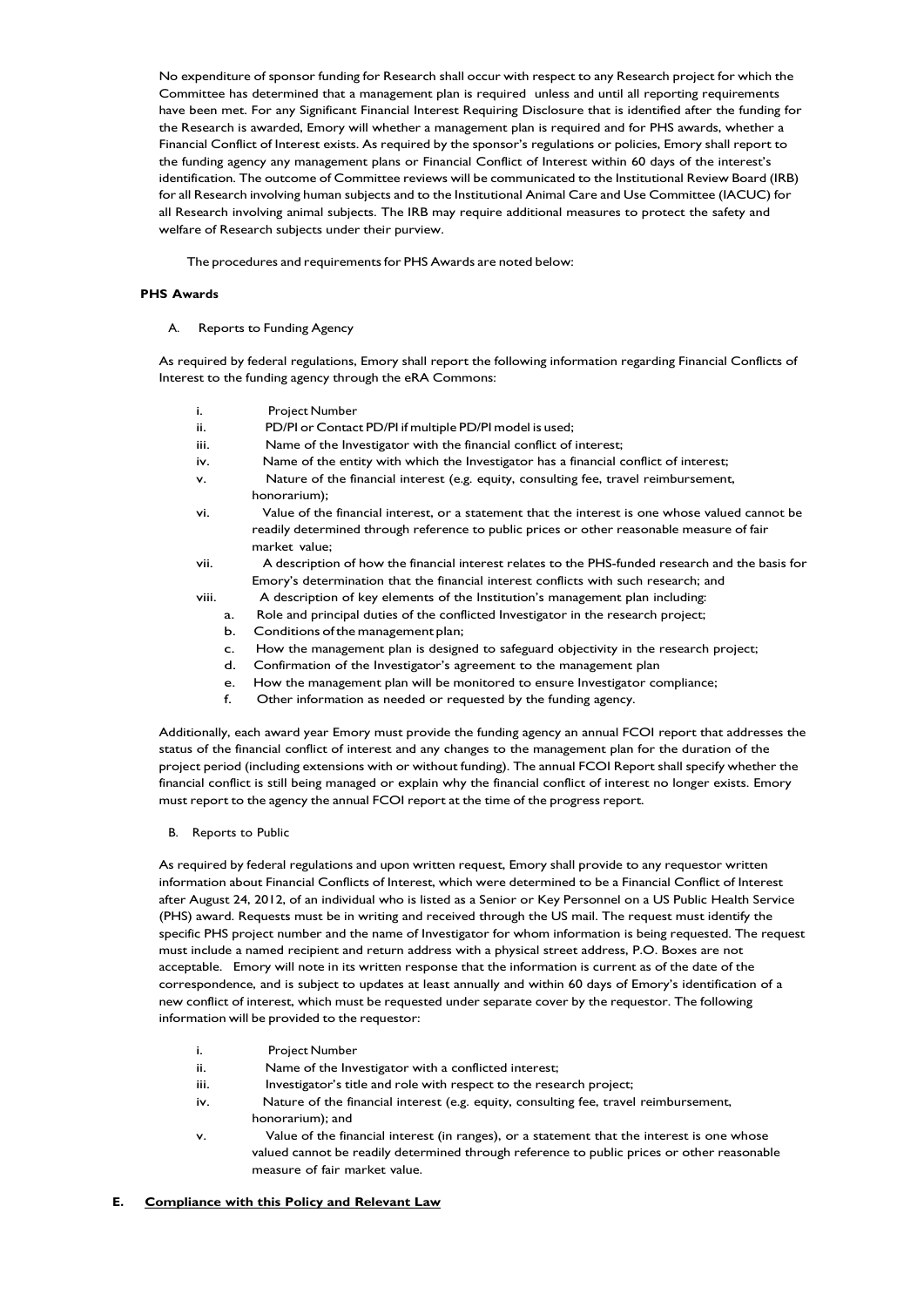The Investigator is ultimately responsible for ensuring that he/she makes any necessary disclosures to Emory required by this Policy and follow any prescribed plan for the management, reduction, or elimination of an identified Significant Financial Interest Requiring Disclosure. Failure to do so shall be deemed a violation of this University Policy. The Investigator's department, Dean and/or the Conflict of Interest Review Office may inspect any necessary records to ensure compliance with the plan.

The Conflict of Interest Review Office and/or the Conflict of Interest Review Committee, in consultation with the Vice President for Research Administration and the Dean, shall be responsible for investigating and resolving any alleged violations of this Policy and may recommend appropriate actions to the Dean and/or the Vice President for Research Administration to enforce this Policy and/or to impose a sanction for non-compliance. The Dean and/or the Vice President for Research Administration shall review and take appropriate action to implement such recommendations as he/she/they deem appropriate in the circumstances. Sanctions for non-compliance may include reprimands or other appropriate measures, up to and including termination. In investigating any violation of this Policy, the Conflict of Interest Review Office, and/or the Conflict of Interest Review Committee shall determine if any violation of this Policy has biased the design, conduct or reporting of the Research sponsor, or on its own initiative shall take appropriate corrective action, which may include, but is not limited to, taking appropriate steps to maintain the objectivity of the Research. The Conflict of Interest Review Office and/or the Conflict of Interest Review Committee shall promptly notify the Dean and the Vice President of Research Administration of any conflicts not resolved to the satisfaction of the Committee, along with recommended actions. The Conflict of Interest Review Office shall promptly notify the Research sponsor and affected Emory units of any violations and/or corrective actions, as described above.

Emory Investigators involved in Research or technology transfer are expected to comply with all applicable regulations and laws pertaining to the conduct of Research and the sale and purchase of securities.

#### 1. **Required PHS Procedures for failure to comply with policy or management plan**

In addition the above review and sanctions, Emory and PHS Investigators are subject to the following procedures when financial conflict of interest is not identified or managed in a timely manner including failure by the Investigator to disclose a significant financial interest that is determined by Emory to constitute a financial conflict of interest; failure by the Emory to review or manage such a financial conflict of interest; or failure by the Investigator to comply with a financial conflict of interest management plan.

A. Emory must implement, on at least an interim basis, a management plan that shall specify the actions that have been, and will be, taken to manage such financial conflict of interest going forward;

B. Within 120 days of Emory's determination of noncompliance, Emory must complete a retrospective review of the Investigator's activities and the PHS funded research project to determine whether any PHS-funded research, or portion thereof, conducted during the time period of the noncompliance, was biased in the design, conduct, or reporting of such research.

C. Emory must document the retrospective review and include, at minimum, the following information:

- (1) Projectnumber;
- (2) Project title;
- *(3)* PD/PI or contact PD/PI if a multiple PD/PI model is used;
- *(4)* Name of the Investigator with the FCOI;
- *(5)* Name of the entity with which the Investigator has a financial conflict of interest;
- *(6)* Reason(s) for the retrospective review;
- *(7)* Detailed methodology used for the retrospective review (*e.g.*, methodology of the review process,
- composition of the review panel, documents reviewed);
- *(8)* Findings of the review; and
- *(9)* Conclusions of the review.

D. Based on the results of the retrospective review, if appropriate, Emory shall update the previously submitted FCOI report, specifying the actions that will be taken to manage the financial conflict of interest going forward. The Conflict of Interest Review Office shall contact the Office of Research Compliance and alert them of the findings of the retrospective review.

If the retrospective review team members find bias, Emory is required to notify the PHS Awarding Component promptly and submit a mitigation report to the PHS Awarding Component. The mitigation report must include, at a minimum, the key elements documented in the retrospective review above and a description of the impact of the bias on the research project and Emory's plan of action or actions taken to eliminate or mitigate the effect of the bias (*e.g.*, impact on the research project; extent of harm done, including any qualitative and quantitative data to support any actual or future harm; analysis of whether the research project is salvageable). Thereafter, Emory will submit to the PHS Awarding Component FCOI reports annually, as specified elsewhere in this subpart. Depending on the nature of the financial conflict of interest, Emory may determine that additional interim measures are necessary with regard to the Investigator's participation in the PHS funded research project between the date that the financial conflict of interest or the Investigator's noncompliance is determined and the completion of Emory's retrospective review.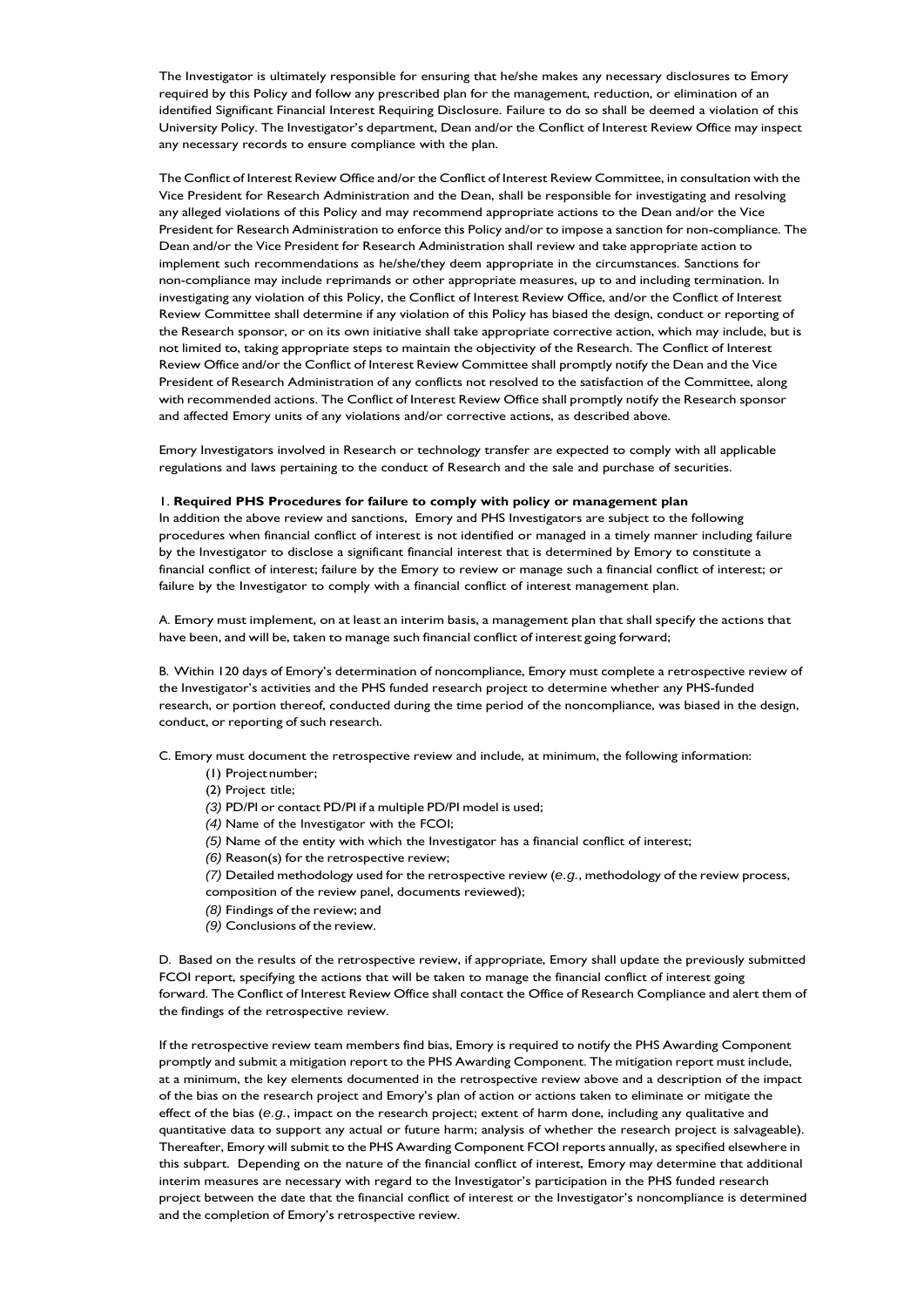## **F. MaintenanceofRecords**

The Conflict of Interest Review Office shall be responsible for maintaining records, identifiable to each project, all transactional reports of Significant Financial Interests, and all actions taken by the Conflict of Interest Review Committee or other appropriate units within Emory to manage any actual or potential Financial Conflicts of Interest for the longer of at least three (3) years from: (a) the date of submission of the final expenditures report, for federally funded grants; (b) from the date of termination or completion of the award; or (c) from the date of the resolution of any action by any governmental agency involving the records; or (d) as applicable, from any other date specified in 45 CFR Section 74.53(b) for different situations, as appropriate.

#### **G. Certification**

The Office of Sponsored Research Projects shall certify those elements enumerated in Title 42, Section 50.604(g) of the Code of Federal Regulations for all Public Health Service applications for Research funding.

#### **H. Training**

Each Investigator must complete training prior to engaging Research and at least every four years, and immediately under the designated circumstances:

- 1. When Emory's policy change in a manner that affects Investigator requirements;
- 2. When an Investigator arrives to Emory;<br>3. When an Investigator is not in compliant
- When an Investigator is not in compliance with this policy or management plan.

#### **Definitions**

The following terms as used in this Policy shall have the following meanings:

**Compensation** shall mean anything of monetary value including, but limited to salary, consulting fees, honoraria, or other payments for services, of any type, including speaking, teaching, and educational engagements, as well as gifts to Investigators.

*Equity Interest* shall mean stocks, stock options, or other ownership interests.

*Financial Conflict of Interest* means any Significant Financial Interest Requiring Disclosure that is determined by Emory University to significantly and directly affect the design, conduct or reporting of Research.

*Institutional Official* means the person appointed by Emory University, or his/her designee(s), to solicit and review statements from Investigators of Significant Financial Interests Requiring Disclosure. [*See* Section 42 CFR 50.604(b) and 45 CFR Section 94.4(b)]. Emory University has appointed the Vice President for Research Administration as its Institutional Official.

*Investigator* shall mean at minimum the Project Directors, Principal Investigators, members of the research team identified as senior/key personnel on the grant or contract application, progress report, or any other report. In addition, individuals identified by the Principal Investigator or Project Director who are responsible for and have substantial independent decision making in respect to the design, conduct or reporting of the research, such as Collaborators or Consultants named on the grant. In general, other significant contributors used on a grant application or report are not considered investigators unless the PI has indicated that the individual is responsilbe for and has authority to make independant decisions regarding design, conduct, or reporting of the research.

*Institutional Responsibilities* shall mean those activitiesrelated to their Research, Teaching, Clinical, Administrative, or Professional Duties at Emory.

*Research* means any systematic investigation, study or experiment designed to develop or contribute to generalizable knowledge, including behavioral and social-sciences research. The term encompasses basic and applied Research as well as product testing and development. The term includes, but is not limited to, any activity for which Research funding is available from a Public Health Service component that awards funds under grants, cooperative agreements or otherwise. For PHS-funded activities, thisterm includes any such activity for which research funding is available from a PHS Awarding Component through a grant or cooperative agreement, whether authorized under the PHS Act or other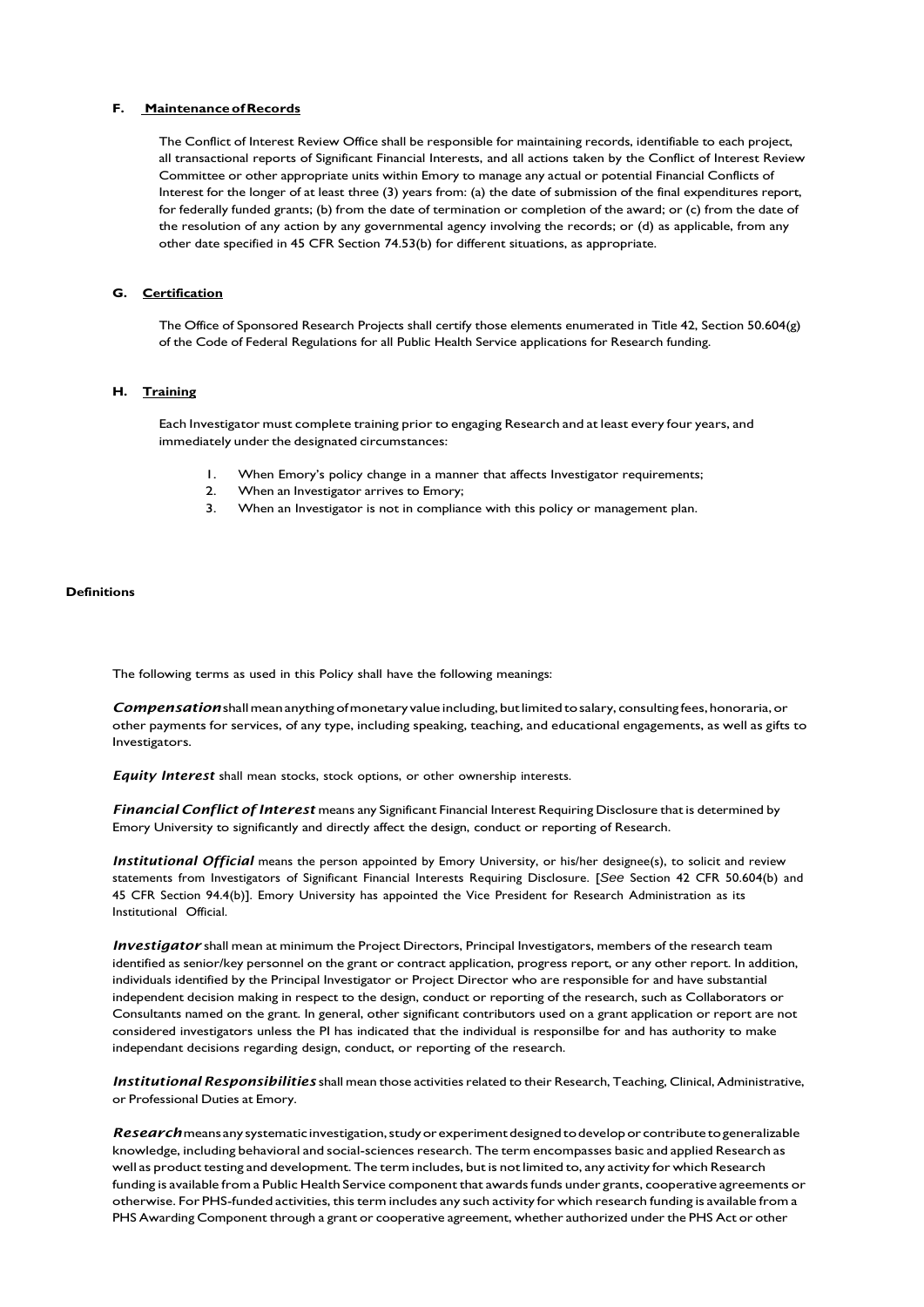statutory authority, such as a research grant, career development award, center grant, individual fellowship award, infrastructure award, institutional training grant, program project or research resources award.

*Significant Financial Interest* meansinterests held individually by the Investigator, his/herspouse orsame-sex domestic partner, and dependent children must be added together and the aggregate value used to determine limits set forth below:

- (a) Remuneration or honoraria received from entities if valued at more than \$5,000
- (b) IP licensing fees and/or royalties
- (c) ownership interests (i.e., stock/options, dividends, equity) that are valued at more than \$5,000.
- (d) any ownership interests (i.e., stock/options, dividends, equity) that you hold in privately held entities(i.e.,start-up companies, LLC's)
- (e) holding any management position (e.g., director, officer, trustee, management employee) in a non-Emory entity.

The following items are NOT considered to be a Significant Financial Interest:

- (a) Salary or other payments for services from Emory University
- (b) Gifts to Emory University provided the Investigator does not have signing authority for the Emory account.
- (c) Income from non-promotional educational seminars, lectures, or teaching engagements sponsored and paid for by governmental entities
- (d) Income from service on advisory committees or review panels established by and paid for by governmental entities.

*Significant Financial Interest Requiring Disclosure* means, for Non-PHS projects,an Investigator's Significant Financial Interest (a) that would reasonably appear to be affected by the Research on which the Investigator is working; or (b) that is held in an entity whose financial interests would reasonably appear to be affected by the Investigator's Research. Any Significant Financial Interest Requiring Disclosure must be reported to the Institutional Office or his/her designee.

PHS Investigators must disclose all Significant Financial Interests related to their Institutional Responsibilities - teaching, research, clinical or administrative duties. Additionally, they must disclose any reimbursed or sponsored travel (i.e., the travel was paid for on their behalf, but not reimbursed to them by Emory ), related to their administrative, clinical, or teaching duties at Emory. It does not include travel that is reimbursed or sponsored by the following:

- Federal, state, or local government agency,
- ∑ an Institution of higher education,
- ∑ academic teaching hospital,
- ∑ medical center, or
- research institute that is affiliated with an Institution of a higher education.

## **Related Links**

- Ourrent Version of This Policy: <http://policies.emory.edu/7.7>
- [Statement](http://www.emory.edu/president/governance/ethical_principles.html) of Guiding Ethical Principles [\(http://www.emory.edu/president/governance/ethical\\_principles.html\)](http://www.emory.edu/president/governance/ethical_principles.html)
- Emory Bylaws Article IX Conflicting Transactions (http://www.emory.edu/secretary/governance/bylaws.html)
- Guidelines for [Responsible](http://www.policies.emory.edu/7.9) Conduct of Scholarship and Research [\(http://www.policies.emory.edu/7.9\)](http://www.policies.emory.edu/7.9)
- Policy on Research [Misconduct](http://www.policies.emory.edu/7.8) [\(http://www.policies.emory.edu/7.8](http://www.policies.emory.edu/7.8))
- **Emory IRB [Relationships](http://www.irb.emory.edu/researchers/formstools/docs/other/PoliciesAndProcedures.pdf) with Other Regulatory Committees p.42, IRB Policies and Procedures** [\(http://www.irb.emory.edu/researchers/formstools/docs/other/PoliciesAndProcedures.pdf](http://www.irb.emory.edu/researchers/formstools/docs/other/PoliciesAndProcedures.pdf) )
- **Conflicts of [Interest-Investigators](http://www.irb.emory.edu/researchers/formstools/docs/other/PoliciesAndProcedures.pdf) p134, IRB Policies and Procedures** [\(http://www.irb.emory.edu/researchers/formstools/docs/other/PoliciesAndProcedures.pdf\)](http://www.irb.emory.edu/researchers/formstools/docs/other/PoliciesAndProcedures.pdf))
- 42 CFR [50.601-607](http://www.access.gpo.gov/nara/cfr/waisidx_08/42cfr50_08.html) [\(http://www.access.gpo.gov/nara/cfr/waisidx\\_08/42cfr50\\_08.html\)](http://www.access.gpo.gov/nara/cfr/waisidx_08/42cfr50_08.html))
- 45 [CFR](http://www.access.gpo.gov/nara/cfr/waisidx_08/45cfr94_08.html) Part 94 [\(http://www.access.gpo.gov/nara/cfr/waisidx\\_08/45cfr94\\_08.html\)](http://www.access.gpo.gov/nara/cfr/waisidx_08/45cfr94_08.html))
- National Science Foundation (NSF) [Regulations](http://frwebgate5.access.gpo.gov/cgi-bin/TEXTgate.cgi?WAISdocID=703027174324%2B2%2B1%2B0&WAISaction=retrieve) at Federal Register, Volume 60, No. 32, July 11, 1995, pages [35822-35823](http://frwebgate5.access.gpo.gov/cgi-bin/TEXTgate.cgi?WAISdocID=703027174324%2B2%2B1%2B0&WAISaction=retrieve)
- [\(http://frwebgate5.access.gpo.gov/cgi-bin/TEXTgate.cgi?WAISdocID=703027174324+2+1+0&WAISaction=retrieve\)](http://frwebgate5.access.gpo.gov/cgi-bin/TEXTgate.cgi?WAISdocID=703027174324%2B2%2B1%2B0&WAISaction=retrieve)) National Science Foundation, Award and [Administration](http://www.nsf.gov/pubs/policydocs/pappguide/nsf09_1/aag_4.jsp#IVA) Guide, Chapter IV, Grantee Standards
- [\(http://www.nsf.gov/pubs/policydocs/pappguide/nsf09\\_1/aag\\_4.jsp#IVA\)](http://www.nsf.gov/pubs/policydocs/pappguide/nsf09_1/aag_4.jsp#IVA))

**Contact Information**